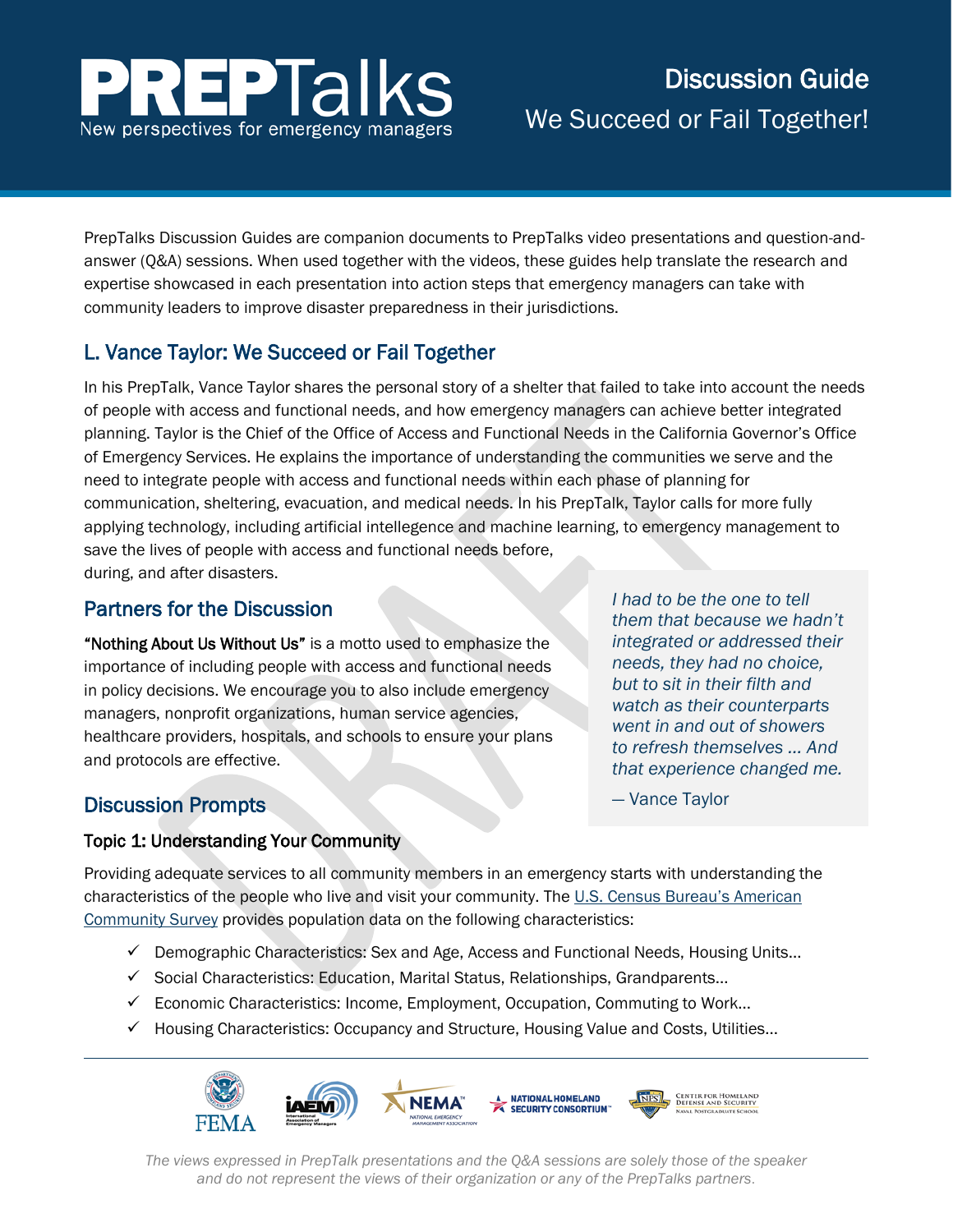

**2** Get informed by the [California Access and Functional Needs Web Map.](http://www.caloes.ca.gov/AccessFunctionalNeedsSite/Pages/OAFN-Web-Map.aspx) Effecively use data and mapping tools to help emergency managers integrate people with access and functional needs.

Discuss ways to incorporate the census data into your emergency plans and practices:

- Identify population segments that may need a tailored approach to preparedness education;
- Provide information to design more realistic community exercises;
- Provide insights to enhance alert and warning systems and make them more effective at any time of day;
- Add people with access and functional needs to planning teams and give planners a clear understanding of the people in need of specialized assistance during an incident;
- Strategize how to build social capital in the community (see [Dr. Daniel Aldrich's PrepTalk\)](https://www.fema.gov/preptalks/aldrich); and
- Watch the PrepTalk ["Who's at Risk? Rapid Mapping of](https://www.fema.gov/preptalks/chen) [Potential Hazard Exposure"](https://www.fema.gov/preptalks/chen) and use the discussion guide to quickly find data to share with community planners.

#### People with Access and Functional Needs:

- May have physical, developmental, or intellectual disabilities;
- May have limited mobility;
- May have communication barriers;
- May require additional medical assistance during an emergency event;
- May require transportation assistance; and
- May require personal care assistance.

Invite individuals with access and functional needs to share their experiences to gain a deeper understanding of their needs and perspectives. The [Centers for](https://www.cdc.gov/ncbddd/disabilityandhealth/emergency-monitoring.html)  [Disease Control and Prevention](https://www.cdc.gov/ncbddd/disabilityandhealth/emergency-monitoring.html) has a list of state data sets to identify those with access and functional needs, including public health data sets, voluntary and confidential registeries, and Smart911. Include representatives from organizations that provide services, including Independent Living Centers, department of healthcare services, department of social services, department of aging, and others. Ask individuals with different access and functional needs to tour shelter facilities and participate in exercises in order to ensure their needs are fully considered.

2 Contact organizations that serve populations with access and functional needs to build a contact list and network of service providers. This should include:

- $\checkmark$  Nursing home and assisted living facilities;
- $\checkmark$  Schools or community programs that serve specific populations, i.e. the deaf, blind;
- $\checkmark$  Hospitals, clinics, and dialysis centers; and
- $\checkmark$  Durable medical goods providers.







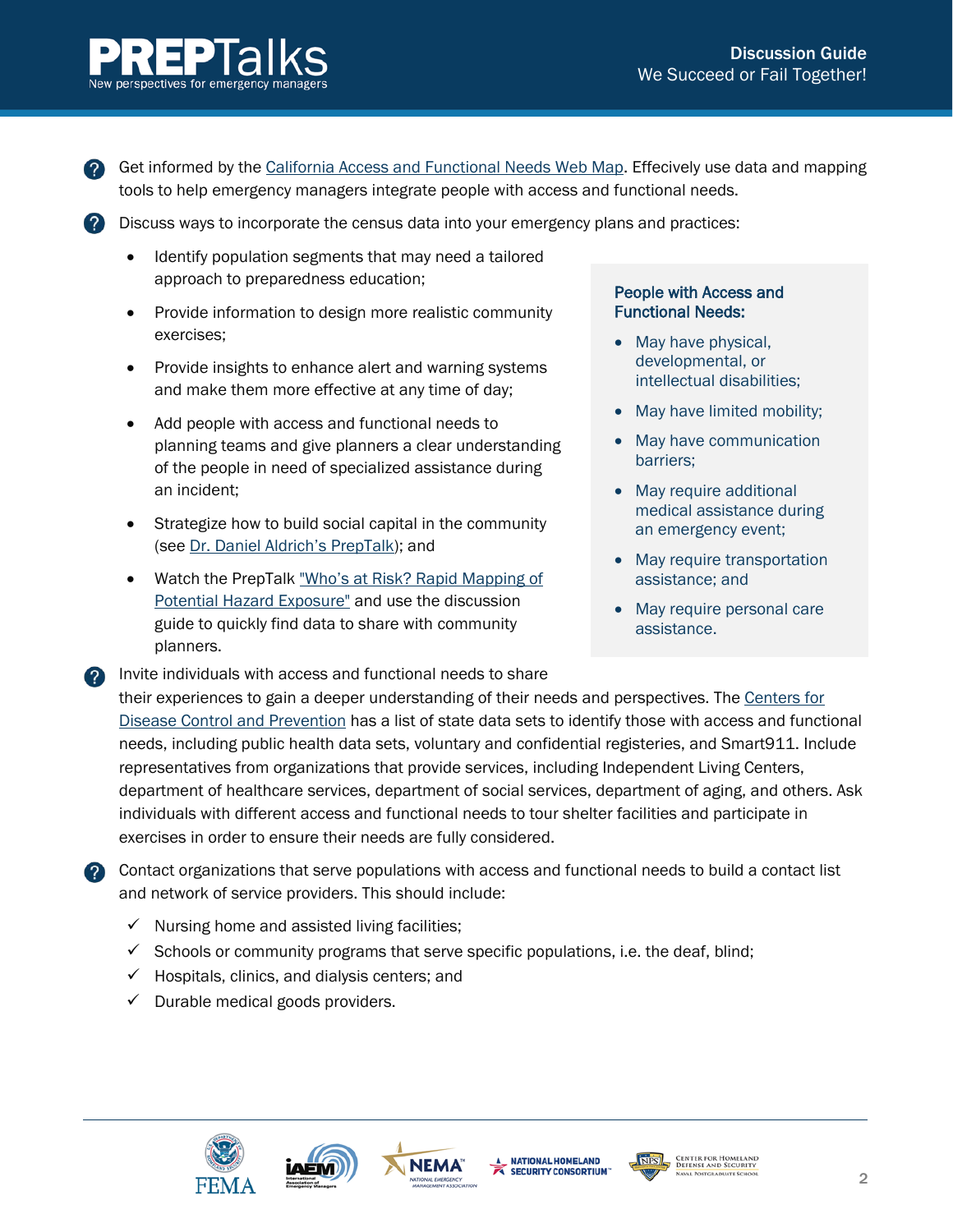



### Topic 2: Integrated Planning

Emergency managers have a responsibility to serve all. The Americans with Disabilities Act (ADA) provides broad nondiscrimination protection for individuals with disabilities in employment, public services, and public accommodations and services operated by private entities.

Legal standards have been passed to help the emergency management community understand the needs of people with disabilities and access and functional needs. The U.S. Department of Justice issued [an ADA](https://www.fema.gov/media-library/assets/documents/117463)  [Guide for Local Governments, Making Community Emergency Preparedness and Response Programs](https://www.fema.gov/media-library/assets/documents/117463)  [Accessible to People with Disabilities.](https://www.fema.gov/media-library/assets/documents/117463) This guide provides an overview of accommodations on "the issues that have the greatest impact on people with disabilities:"

- **notification;**
- **•** evacuation;
- **EXECUTE:** emergency transportation;
- **sheltering;**
- **access to medications, refrigeration, and back-up power;**
- access to mobility devices or service animals while in transit or at shelters; and
- access to information.

#### Notifications and Communications

ADA requires state and local governments, businesses, and non-profit organizations to communicate effectively with people who have access and functional needs. During a disaster, communication becomes especially critical. Resoures to achieve intergrated communications include:

- Sign language interpreters for individuals who are deaf or hard of hearing;
- Closed-captioning;
- **Translation services for persons with limited English;**
- Alternative formats for individuals with blind/low vision; and
- **Large print, plain text.**
- Does your community have the resources needed to meet the needs of all-abilities communications?
- Are interpreters and translators available on short notice and integrated with emergency response personnel?
- Are you prepared to issue alerts and warnings for the likely hazards in your community? [Ready.gov/alerts](https://www.ready.gov/alerts) provides resources to consider to ensure you have adequate methods and redundancies for issuing alerts and warnings.
- What are ways you can promote greater use of [NOAA Weather Radio All Hazards?](http://www.nws.noaa.gov/nwr/) What facilities in your community would benefit from having a NOAA Weather Radio All Hazards?







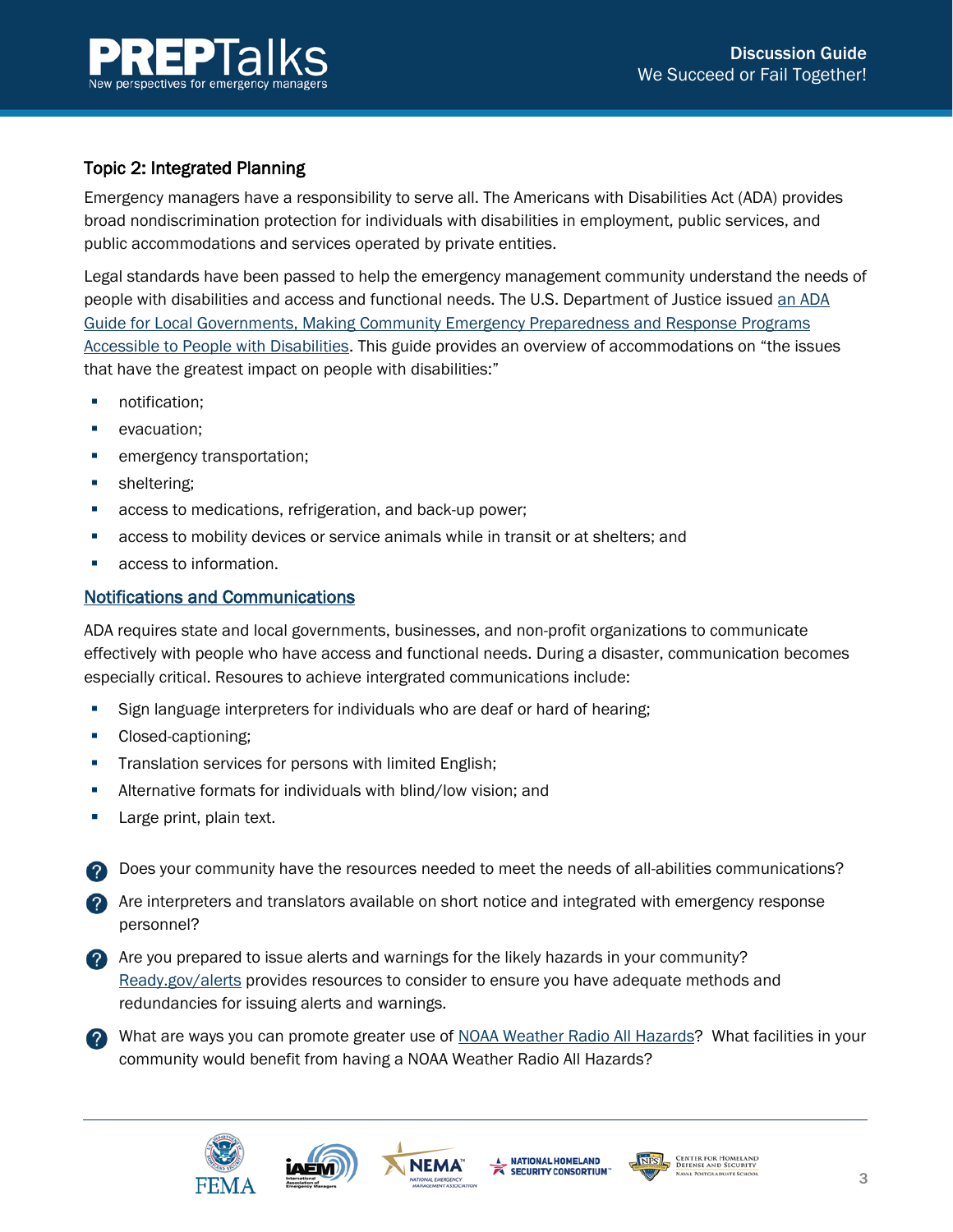

NOAA Weather Radios can be made accessible to people who are [hearing impaired.](http://www.nws.noaa.gov/nwr/special_need.htm) In some situations, it can be connected to an existing alerting system in the home of someone who is deaf or hard of hearing. For example, if a person who is deaf has a flashing light alert system connected to a doorbell or other sensor, the radio may also have the capability to be connected to that system. The same may be true with pillows that vibrate or beds that shake. Some come with an LCD display, warning lights, or simple texts that make alerts visible to individuals who are deaf or hard of hearing.

#### Evacuation and Emergency Transportation

Emergency managers need to have resources available to evacuate people with access and functional needs, including accessible transportation options, medical equipment, and the ability to evacuate personal care givers, essential equipment and technologies, and service animals. Emergency managers with their local communities should regularly practice, review, revise, and update their plans to reflect changes in technology, personnel, and procedures.

- **2** Do plans identify how individuals with access and functional needs will be evacuated from their community? Is there a process to have enough lift-equipped vehicles?
- **2** What plans currently exist? Are multiple entities dependent on the same provider(s)? Are protocols or memorandums of understanding/agreement (MOU/MOA) in place to avoid confusion when accessing and deploying assets?
- **2** Do plans identify the transportation providers that will be responsible for and have the capacity to move individuals with access and functional needs from schools. neighborhoods, medical facilities, nursing facilities, etc.?
- **2** Are disability and older adult transportation providers incorporated into evacuation plans (including the use of vehicles, drivers, and dispatch)?



**2** Do drills/exercises incorporate people with access and functional needs?

*[Source: Preparedness in America,](https://www.fema.gov/media-library-data/1409000888026-1e8abc820153a6c8cde24ce42c16e857/20140825_Preparedness%20in%20America_August%202014%20Update_508.pdf) 2014*

Do plans include a process to keep people with access and functional needs together with their family members, caregivers, durable medical equipment (e.g. wheelchairs, walkers, portable oxygen canisters), assistive technologies (e.g. Telecommunication Devices for the Deaf (TDDs), Text Telephones/Teletypewriters (TTYs), hearing aids, Braille notetakers), and service animals whenever possible during an evacuation? And what are procedures that will assure reunification?







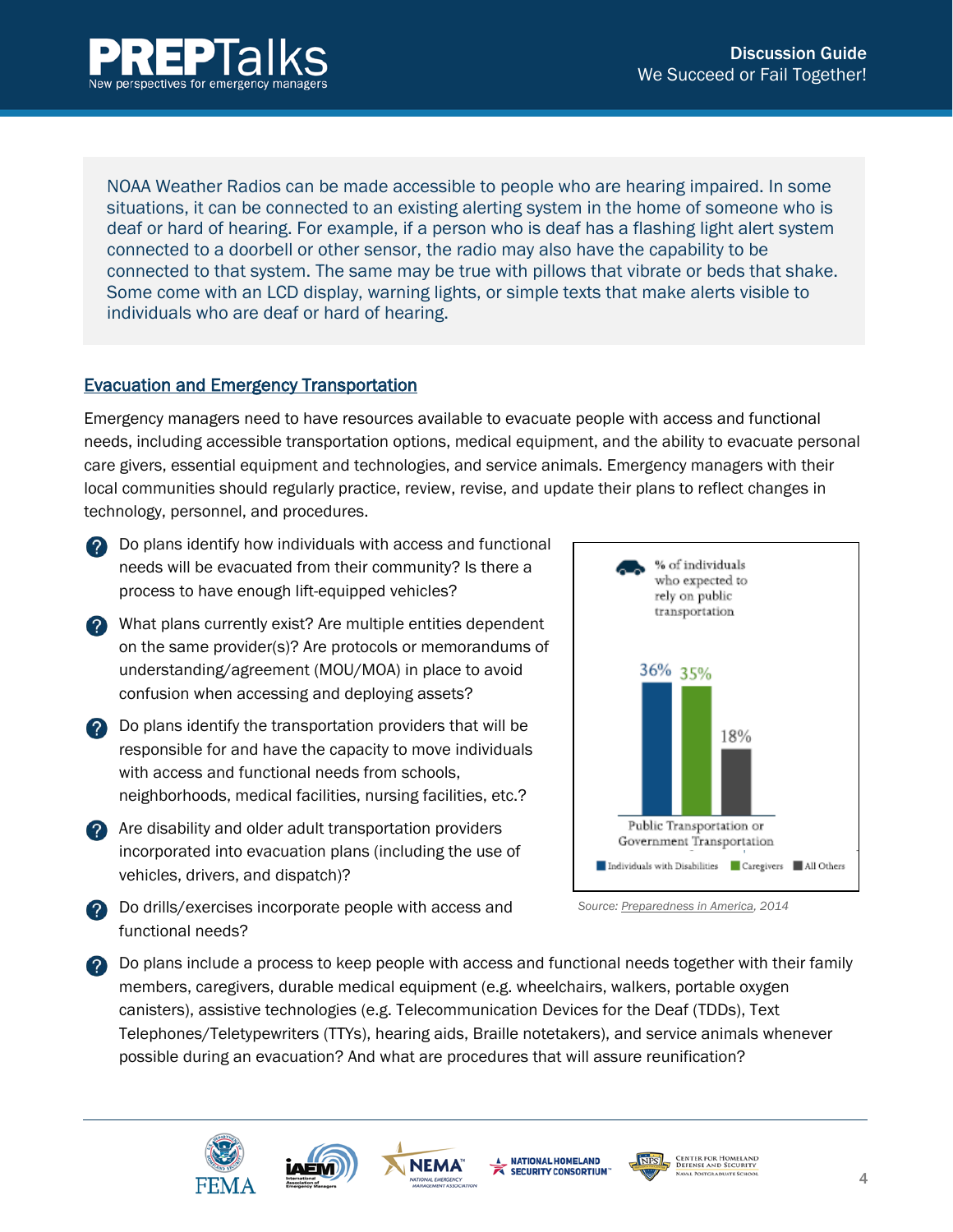

#### Shelters and Shelter Management

Shelters need to be physically accessible and equipped with resources for individuals with access and functional needs. In addition to ensuring that shelters are accessible and equipped with the proper assets and resources to meet the needs of all survivors; it is critically important to make sure survivors are not separated from their support systems (e.g. care provider, service animal, etc.). *(Source: CalOES)*

The U.S. Department of Justice published an [ADA Checklist for](https://www.ada.gov/shleterck.htm)  [Emergency Shelters.](https://www.ada.gov/shleterck.htm) This includes guidance on accessibility to the building and within the building, parking, sleeping areas,

*No two disasters are ever the same. They vary in a million different ways, but the one commonality they have is they – every time disproportionally impact and affect people with access and functional needs.*

— Vance Taylor

restrooms and showers, drinking fountains, eating areas, availability of electical power, and how to take accurate measurements of width, height, and slope. [FEMA Guidance on Planning for Integration of](https://www.fema.gov/media-library-data/20130726-1831-25045-7316/fnss_guidance.pdf)  [Functional Needs Support Services in General Population Shelters](https://www.fema.gov/media-library-data/20130726-1831-25045-7316/fnss_guidance.pdf) also provides actionable recommendations to provide lawful and equitable delivery of functional needs support services for children and adults.

- Who is responsible for ensuring designated shelters meet ADA accessibility requirements?
- Have you invited people with access and functional needs to visit your shelters and provide feedback?
- Do your shelter operations plan specify who is responsible for ensuring access is maintained (in Taylor's PrepTalk, he shares how the curb cuts to the shelter were blocked), and that resources are provided appropriately (e.g. space between cots is adequate)?
- 
- **2** Does your plan include a process to replace lost or broken functional needs support, including durable medical goods and medications?

#### Transition Back to the Community

When shelters close and individuals transition back to the community, it is important to ensure people with access and functional needs have their equipment and other support services restored as well. The disaster may have lost or damaged their critical equipment, services may not be re-enstated or caregivers may not be able to resume their pre-disaster role. People who may have been self-sufficient before the disaster may now need increased services.

- What is included in your plan to ensure people can live safely in their homes when the shelters close? What resources and procedures have you identified? Do you have a plan to provide accessible housing, if necessary?
- **2** What steps will you take to ensure contracts for emergency services do not violate federal law on nondiscrimination?
- **2** How will the perspectives of people with access and functional needs be included in community decisions in recovery planning?







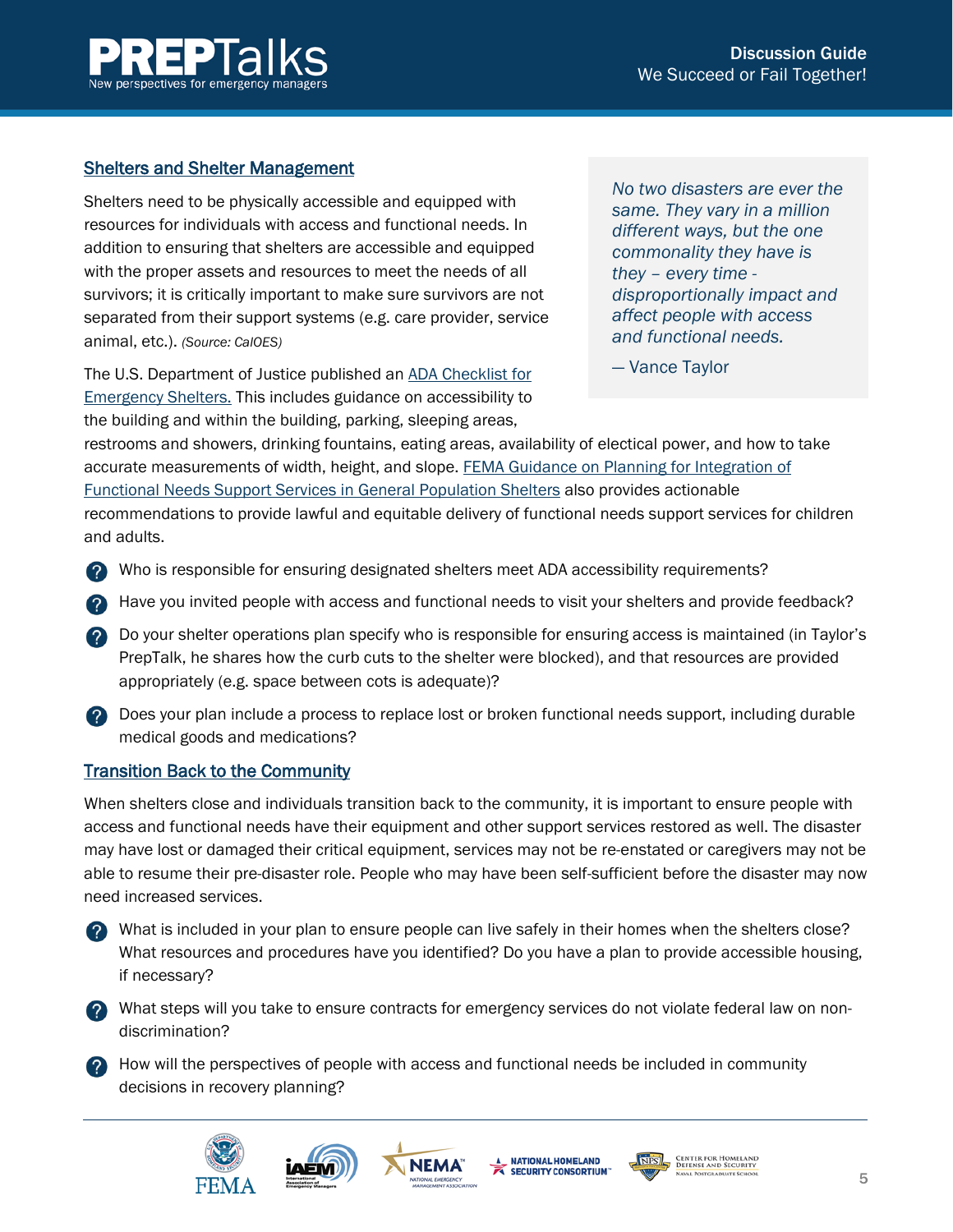

#### Topic 3: Include People with Access and Functional Needs

People with access and functional needs and their service providers contribute to stregthening your community's planning process. "Nothing About Us Without Us" means you should include representatives in your plan reviews, facility review, training, and exercises. Providing emergency managers, law enforcement, and fire safety officials with the opportunity to interact with constituents with access and functional needs before an event will give them greater understanding during an event.

- **2** How are you integrating people with access and functional needs in your emergency management planning, training, and exercises? Do you have a speakers bureau to have presentations to provide the perspective of someone with access and functional needs?
- **2** Do you have volunteer programs that support emergency management that include people with access and functional needs, such as Community Emergency Response Teams (CERT), Volunteers in Police Service, or Medical Reserve Corps? CERT Basic Training materials includes an [Instructor Guide Annex](https://www.fema.gov/media-library-data/1454700052408-12dde02fda68eb21ae006e1feb3e5111/CERT_annex_for_all_abilities_091615_508.pdf) [for All Abilities.](https://www.fema.gov/media-library-data/1454700052408-12dde02fda68eb21ae006e1feb3e5111/CERT_annex_for_all_abilities_091615_508.pdf)
- Where could you go in your community to find people with access and functional needs who would be interested in sharing their perspective? And help to prepare others with access and functional needs? [Ready.gov](https://www.ready.gov/individuals-access-functional-needs) provides specific considerations to help prepare. The American [Red Cross produced a video](https://www.youtube.com/watch?v=5SohEZviUGs) that covers considerations for people with access and functional needs.

#### Topic 4: Integrating Technology

Taylor discusses the value of using technology to improve disaster preparedness, response, and recovery efforts. While technology is continuously changing and future developments are coming, there are many ways that existing technolgoy can be applied today.

- **2** Discuss ways that you can better integrate technology to support forecasting, notifications, coordination, planning, and exercises.
- **2** How are damage assessments conducted? Is using an unmanned aerial vehicle a viable option?
- **2** How is information shared in disaster operations? How are situational awareness reports developed and disseminated? Are there ways to be more efficient and effective using technology?

*I ask America's tech providers to work with us, join us to reframe and rethink and reform emergency warning and alerts. To develop new design, prediction, and planning tools so we can ease human suffering.* 

— Vance Taylor

**2** Discuss ways you can better use social media for preparedness, response, and recovery – for information sharing and for information collection. What topics would be appropriate for crowd sourcing?